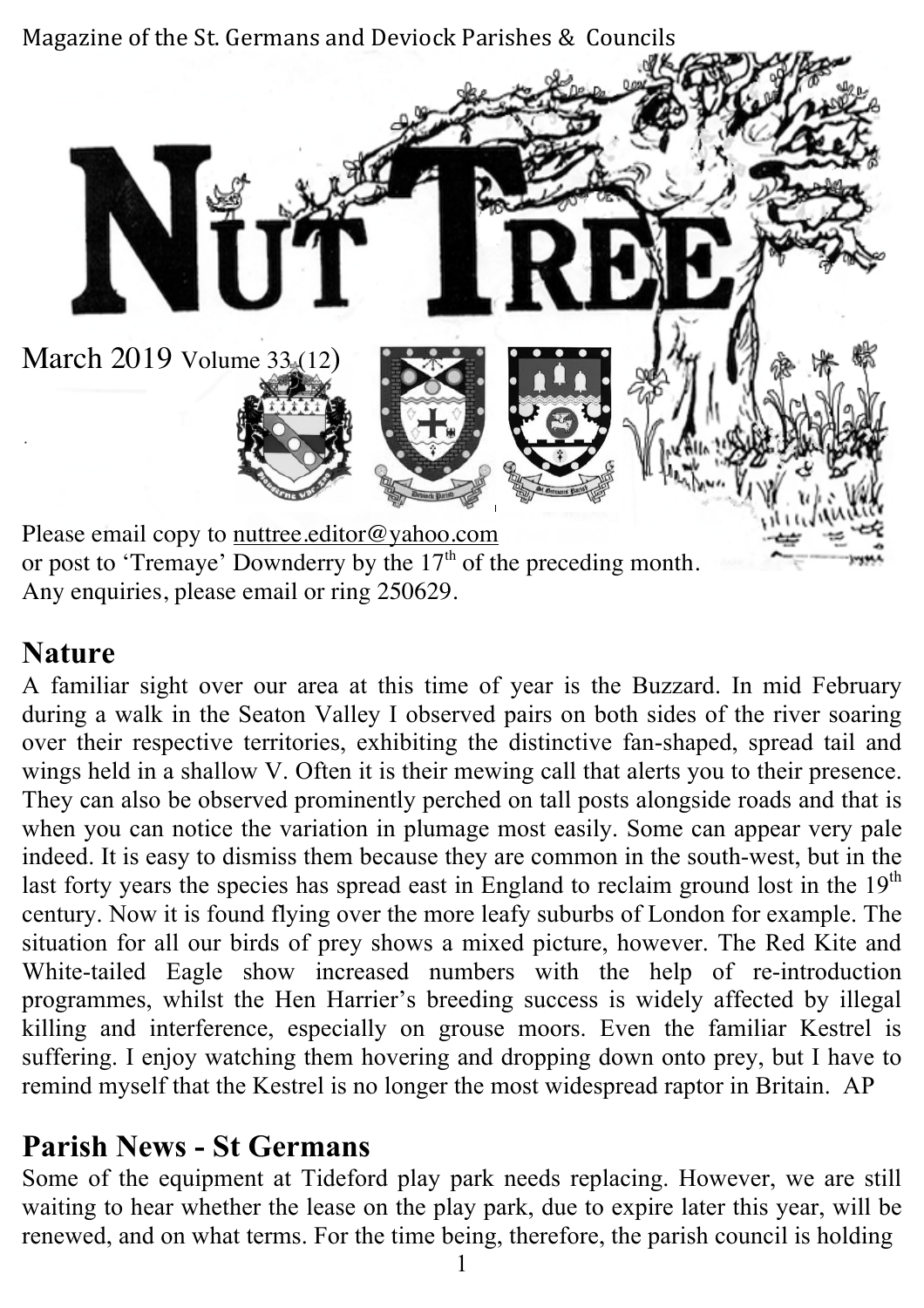back on replacements, and some parts of the park have been marked as unsafe to use for the moment.

Maintenance of the verge leading from Polbathic to Trerulefoot is the responsibility of Cornwall Council Highways department. Unfortunately, the department is so hard pressed at present that the verge has become overgrown. This is a nuisance, not only for those residents who like to walk or jog, but also for anyone trying to walk to catch the bus at Trerulefoot. Please keep our clerk informed of any difficulties you experience and we will continue to press for maintenance.

The parish council has voted to support Cornwall County Council's declaration of a climate emergency and continues to do what it can to protect the environment.

Don't forget the traffic consultations advertised in last month's Nut Tree. They are at Tideford Royal British Legion on 1st April, Polbathic Village Hall on 4th April, and St Germans Eliot Hall on 1st May. Please come to one of these events if you can. The halls will be open from 2pm until 8 pm on each date.

Next Parish Council meeting: Monday 25th March at Eliot Hall, St Germans. 7pm

Do you walk, push, ride or drive around the Parish? Then we would like to know what caused you distress or annoyance about other users, inconsiderate parkers or even accidents. We want to gather all of the issues and talk about possible solutions with you. The plan is to learn more about the issues or hot spots and possible solutions so that we can survey all residents/users of road and paths and then draw up a plan of action for the next few years to tackle the worst first or concentrate on the ones we can help with easiest. Do you hate yellow lines? Do you think 20 is plenty? Been nearly knocked off your bike? Then we look forward to seeing you.

#### **Deviock Parish**

Date of next meeting: Parish Council Meeting: 14<sup>th</sup> March 2019, 7.30 pm at Downderry Methodist Church. Planning Committee:  $28^{th}$  March 2019, 6.30 pm (if required), at Downderry Methodist Church.

**Downderry Memorial Gardens -** A group of gardening volunteers meet once a month on Saturday mornings  $10 \text{ am} - 12 \text{ noon}$  to help maintain and improve these gardens which are a great local asset. Please come along and join in. The List of Dates for 2019:  $-16$ <sup>th</sup> March;  $13$ <sup>th</sup> April;  $11$ <sup>th</sup> May;  $15$ <sup>th</sup> June;  $20$ <sup>th</sup> July;  $17$ <sup>th</sup> August;  $14$ <sup>th</sup> September &  $12^{th}$  October.

**Deviock Parish Council Loan Fund -** The Council provides interest free loans (up to £1,000) to local organisations for specific projects (subject to terms and conditions).

Please contact the Clerk or one of the councillors if your organisation thinks it could benefit from this service.

The Deviock Parish Office is at:- The Vestry, St. Nicolas Church, Main Road, Downderry PL11 3LE Tel. 01503 250 052 clerk.deviockpc@btinternet.com Wednesdays: 2pm – 4pm, Thursdays: 9am – 12 noon www.deviockparish.org.uk (Agendas and Minutes are available on the website) Tim Pullin – Parish Clerk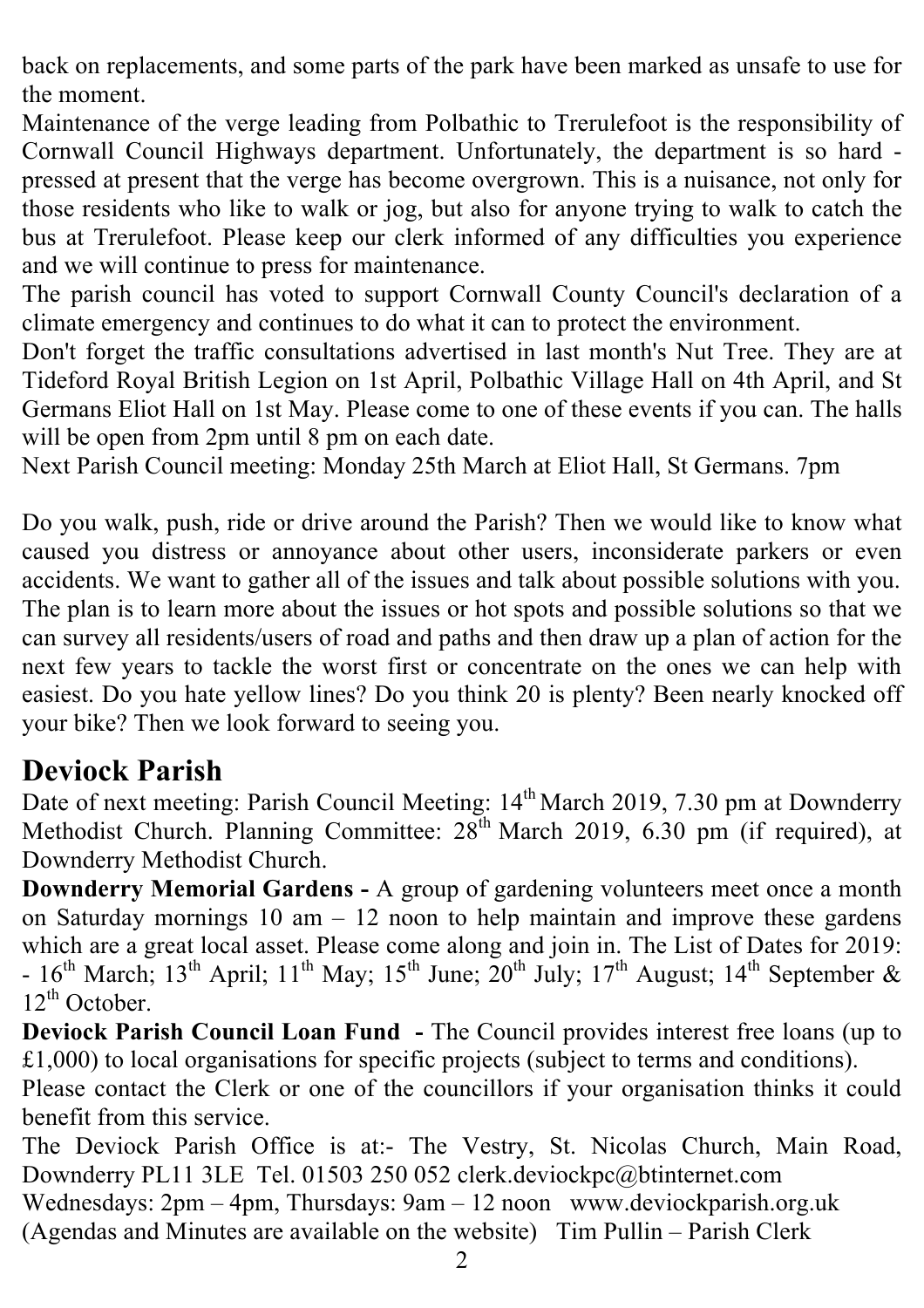## **Streetlights in Deviock Parish**

Streetlights were originally installed for personal safety, when lanterns only gave out a poor light. Now many people have rechargeable torches, fluorescent clothing and cars have better lighting. We are aware that street lighting remains important to many of the parishioners, but can we use it more efficiently? The Parish Council recently passed a motion to be more aware of climate change and its causes, including reducing energy consumption. The streetlights now use less energy, and can be dimmed or even turned off, remotely using modern technology. We have recieved one request to date for a shroud to be fitted in Seaton. Are there any more lights in the area that would benefit from this? Are you worried by the amount of street light impacting on your home? Please let us know your thoughts. Now we are all more aware of the environment, should we be fitting more shrouds, so that we reduce the amount of light pollution?

## **Deviock Parish Council Vacancy**

#### **for a Clerk/Responsible Financial Officer (RFO)**

15 – 20 hours per week (Exact hours to be negotiated). Salary in accordance with CALC & CC recommended rates. Deviock Parish Council seeks to recruit an organised, independent and adaptable individual to work on behalf of the Parish Council in the role of Clerk/(RFO). We are looking for someone with good communication skills who is able to provide efficient administration of council business, its finances and to manage projects where required. Benefits include a contributory pension and 20 days holiday (pro rata) per annum. For further information and application pack, please contact: The Clerk, Deviock Parish Council, The Vestry, St Nicolas Church, Downderry, Cornwall clerk.deviockpc@btinternet.com **01503 250 052 Applications to be received by 14th March 2019**

#### **News from Cornwall - Jesse Foot**

Gool Peron or St Piran's day celebrations will take place all over Cornwall and beyond on the 5th March. St Piran, the patron saint of tin miners, is but one of Cornwall's patron saints. St Michael and St Petroc also lay claim to being patron saints of Kernow but St Piran is



largely recognised as the main saint of our land of legends. Back in 2011, Cornwall Council voted in support of making St Piran's day a bank holiday if the May Day holiday were moved. Unfortunately, a petition in support of this only garnered 363 signatures and no official bank holiday was declared. However, many Cornish schools and town councils give staff and students the option of the day off if they choose. The day is a great opportunity to celebrate Cornish history, culture, identity, and community. So get your flags out, make a pasty, join a Piran's parade somewhere, sing a rousing chorus of Trelawney, and shout about how much you love Cornwall, but beware the Ides of March or the 15th of March. The Romans considered the Ides of March as a day of settling debts. Is this linked with when we settle our debts

with the tax man a couple of weeks later? These days the Ides is more well remembered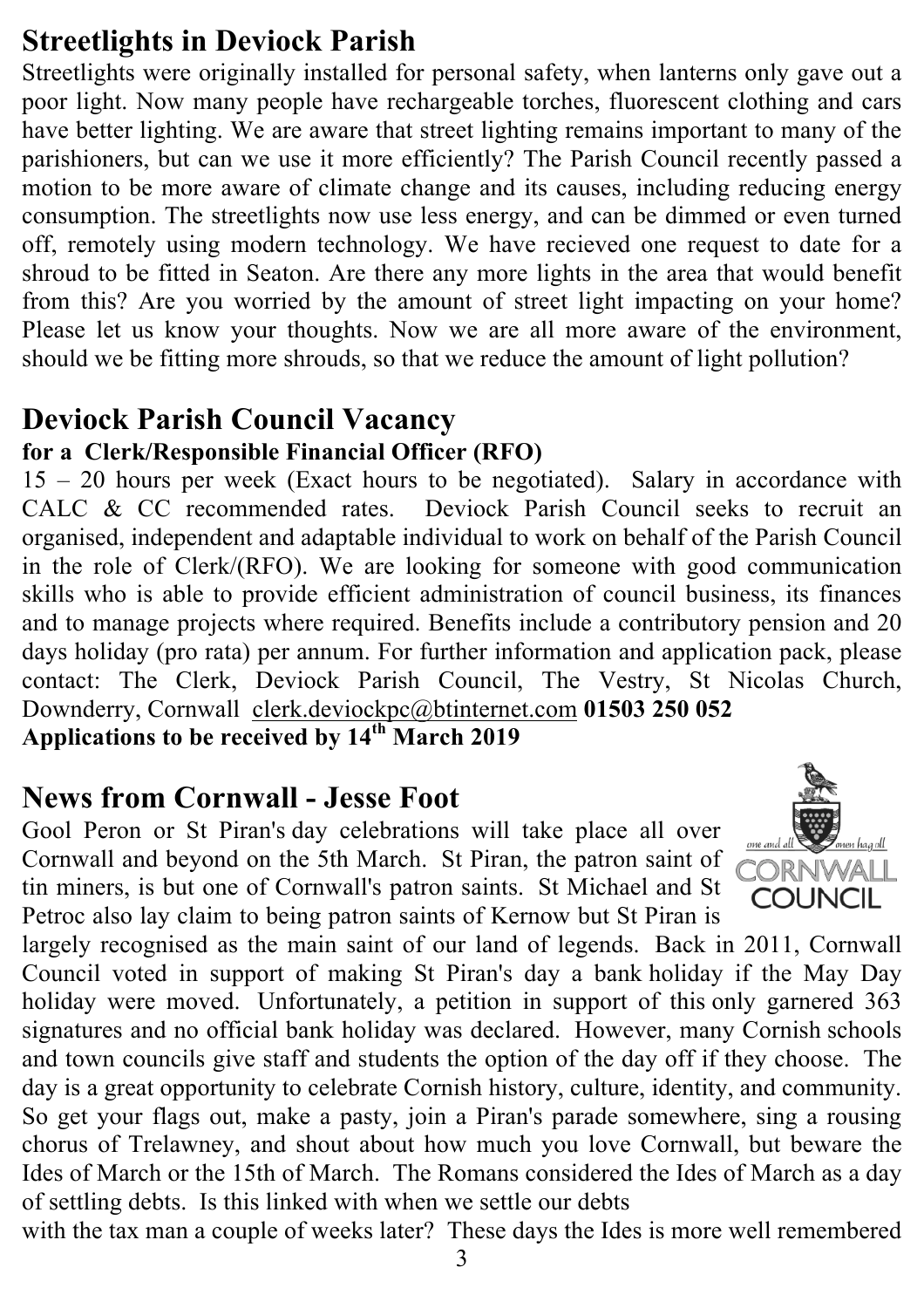as the date Brutus assassinated his friend Julius Caesar, a massive turning point in Roman politics and history. Will the UK be settling some debts towards the end of March in relation to the British electorate and our future relationship with the EU? Will the 29th of March be a massive turning point in British politics and history? Maybe so, maybe not, but I encourage one and all to keep calm, be considerate, try to listen to other points of view, be respectful, breathe deeply, and carry on regardless. Of course, carrying on could look very different from what we are used to now. There could be some serious changes on the way, but I guess we will have to wait and see. Whatever happens, spring officially arrives on the 20th March. I subscribe to the astronomical first day of spring not the meteorological dates. In my view, the date is better associated with the movements of heavenly bodies not what the Met Office dictates. There could be some doom and gloom following the 29th March but no matter what, things will get brighter a couple of days later as it's the time of year to move our clocks forward. Yes, daylight savings time happens the 31st March, so set your clocks forward and try not to be late the next day! As always, please get on touch if I may assist with anything Cornwall Council related - Oll an Gwella, Jesse - 07449372274 or jesse.foot@cornwallcouncillors.org.uk

## **Church Flowers in St Nicolas Church**

The Church Flower Group recently discussed an idea we have been thinking about for a while now and with the full and enthusiastic support from the

Parochial Church Council and members, we would like to offer a service to people who would dearly love to have flowers placed somewhere in memory of a loved one at a special anniversary. We have allocated two windows in St Nicolas Church, Downderry, which can be used for this special purpose. The flowers can be arranged by you if you wish and we have a selection of glass vases you can use. Or, if you would like the flower arranger to make an arrangement in oasis we can do that for you. All you need to do is to contact Pat to say when you want the flowers in place and she will help you. The flowers can be in the church for the week of the anniversary and after that the rostered flower arranger will tidy or take them down depending on their condition. If, in the first instance, you would prefer to speak to someone else you know from the church please do that and give them some contact details and they can let Pat know who will be in touch with you. The important thing is to make contact with us so that your flowers are cared for during this special time. Contact Pat on 01503 250161

# **Snowenna and the 7 Cornish Piskies**

As our 40th pantomime comes to a close the Polbathic Players would like to thank their audience. Your ongoing support over the years is what makes our efforts worthwhile...... that and being able to muck about on stage in silly costumes! We'd like to extend our thanks also to the volunteers of St Germans Shop and the staff of the Halfway House for selling our tickets. A massive undertaking that we really appreciate. We hope you enjoyed this year's pantomime as much as we enjoyed performing it and we look forward to staging our next show. Have a wonderful year!

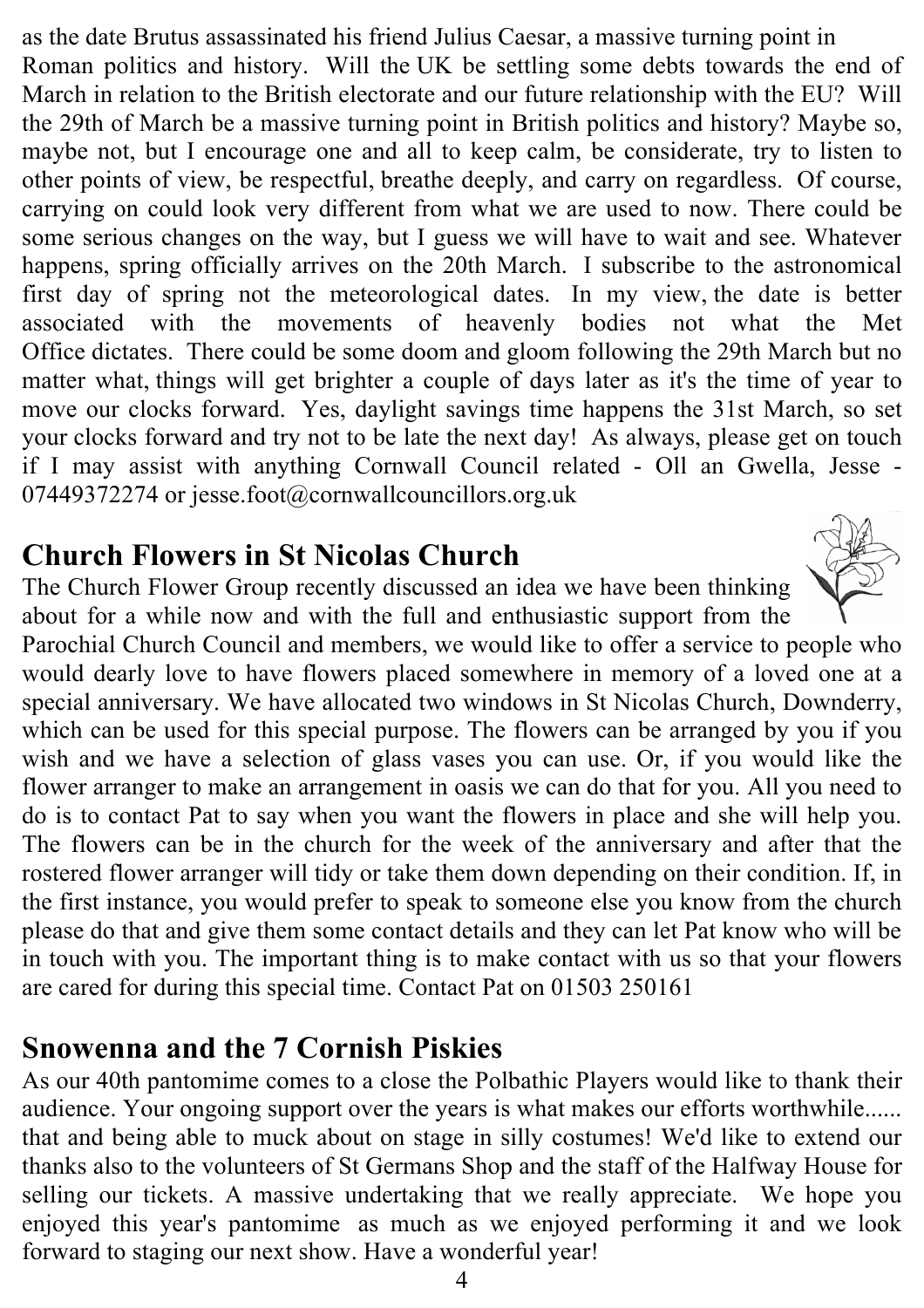# **News from the Residents Association - DaSRA**

The Beach Clean, planned in Downderry on **Saturday 9th March**, is looking like a good day out. DaSRA is promoting 2 events in our area with Looe Marine Conservation Group (LMC) who organise Beach Cleans on all local beaches throughout the summer months. The first, on 9 March, will take place from 2pm - 4pm and anyone interested in giving 2 hours of their time should meet at the end of Downderry Slipway. The kit is provided, just come along in suitable clothing and foot wear. Under 18s must be accompanied by an adult. Make a day of it by starting with coffee / lunch at St Nicolas Church's Soup and Pud Lunch - 10.30 am - 1.30pm and finishing at Downderry and Seaton Village Hall's Pop-up-Pub for well deserved beer, wine, tea, cakes from 3 - 6 pm. LMC's Beach Clean at Seaton Beach will take place on 14th April starting at 11a.m. For more information on either of these events contact looevmca@gmail.com. DaSRA is keeping in touch with Punch Taverns, the owners of Inn on the Shore, so we can update residents on the progress of the Pub's redevelopment plans. Their latest statement says (11 Feb): We are awaiting final internal approval before dates can be confirmed, and all being well, Punch Taverns hope to have contractors on site late February or early March. Check out our DaSRA website -www.dasra.co,uk/News for the latest updates. Committee member, Laurence Barnes, is DASRA's lead on traffic issues. He reports that Cornwall Council have introduced a Highways Scheme that provides £50k per year for four years to enable local highway works that would otherwise not be commissioned to be identified and agreed at each Community Network Panel. Deviock Parish Council have submitted requests for highway alterations and it is pleasing that the majority have been accepted. The majority of these minor works relate to signage and lines at the side of the road, all aimed at enhancing vehicle and pedestrian safety. Follow www.dasra.co.uk for the latest information on matters of interest to residents. If your organisation is active in Downderry and Seaton, why not include details on our Local Link pages. Contact info@dasra.co.uk. We'd love to hear from you. Laura Done, Chair.

# **Polbathic Youth Theatre - SOMETHING FOR THE KIDS.**

#### **Build confidence**. **Unleash creativity**. **Inspire imagination**. **With Drama**

We have a few spaces in the Polbathic Youth Theatre Group. We meet in school term time on Monday at 5.30pm until 7.30pm What do we do. We have a lot of fun with games to encourage teambuilding, confidence and skills that they can take with them as they move on to other activities. We do small free style sketches each week and are always amazed at the imagination of the children and we like to get in at least one performance a year. £3.00 for the 2 hour session and refreshments (squash and biscuits) are provided.Please email me on rossandkim@btconnect.com and I will get back to you.

# **Cornwall Hospice Care**

The next Baked Potato Lunch will be held on Thursday 14th March 11.30 a m - 1 pm £5. The last one of the season will be on Thursday 4th April.



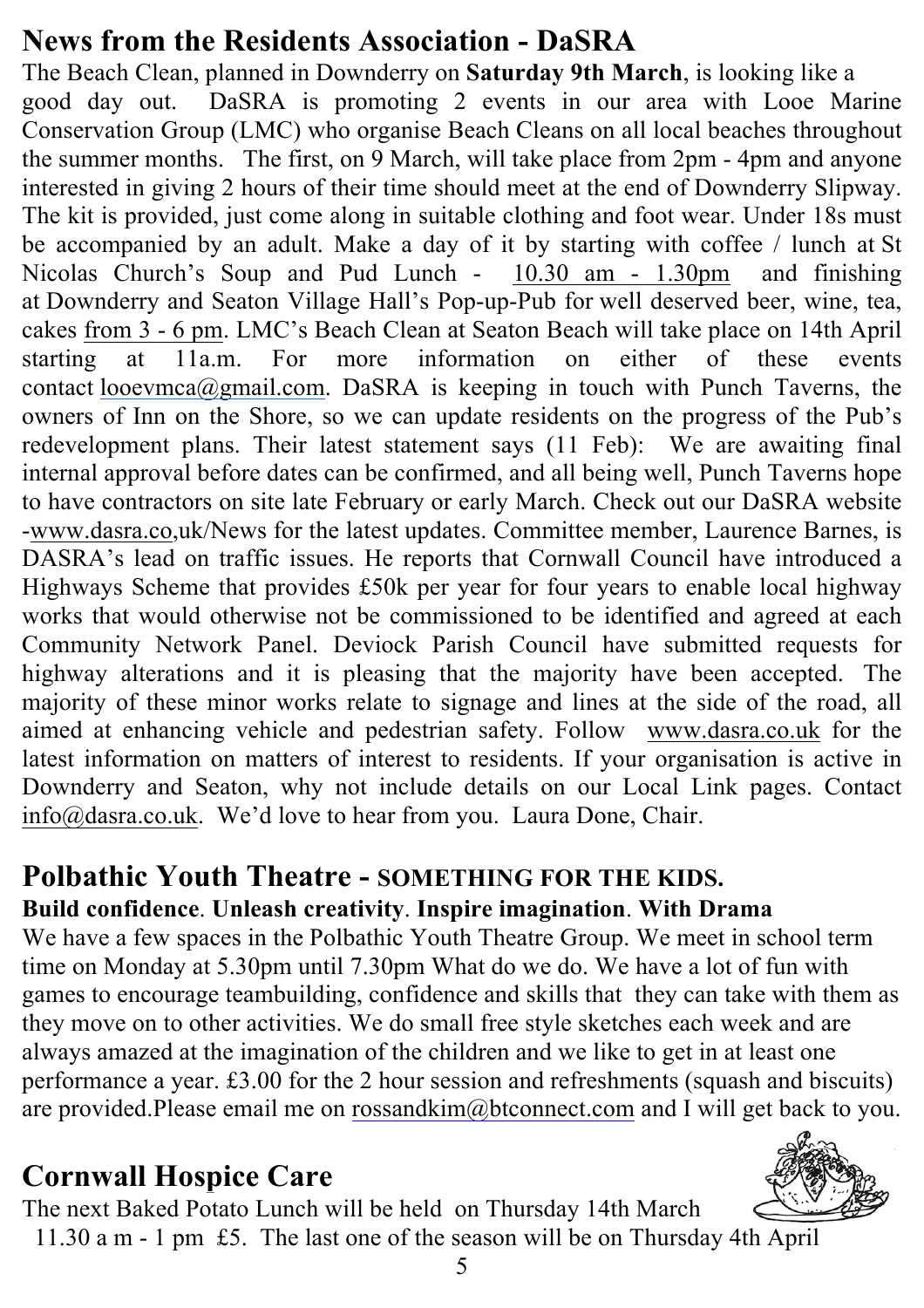#### **Soup and Pudding Lunch Eliot Hall Community Centre Thursday 21 March 2019 12 - 2 pm**

Don't miss the last soup and pudding lunch of the season!

Enjoy a bowl of warming soup and a delicious dessert for only £5 and meet friends new and old. Chance your arm in the raffle and finish off with a hot drink of your choice.

# **Downderry and Seaton Village Hall**

The Village Hall **AGM** is on Friday **1st March**.

Doors open 7.00pm for 7.30pm start. Non-members are welcome to attend and participate but cannot vote. Refreshments will be served at the close of the meeting.

Our next **COFFEE MORNING** is on Tuesday **5th March** when you can enjoy tea, coffee and a toasted teacake. There will be a Bric-a-Brac and Book Stall and Raffle tickets will be on sale for the morning draw. All are welcome, including well behaved dogs. After the Downderry Beach Clean on **Saturday 9th March**, which is being organised by Looe Marine Conservation, come and join us for well deserved refreshments in the Village Hall's **POP-UP-PUB**. From 3.00pm to 6.00pm there will be a licenced bar selling, wine, beer, lager, cider and soft drinks or enjoy a hot tea or coffee. Snacks will also be available. Not to be missed! We have some new as well as regular favourites at our next **TABLE TOP SALE and CRAFT FAIR** on **10th March**. To book a table complete the online form @ downderryandseatonvillagehall.co.uk or telephone Keith or Mandy Smith on 01503250412. Door open to buyers at 10.00am and there will be bacon butties, tea, coffee and soft drinks on sale. Join us at our **BIG BREAKFAST AND EARLY PLANT SALE** on **Saturday 16th March**. You can enjoy a hearty breakfast and pick up a few plants to brighten up your garden. Open from 10am to 1pm. It could also be the ideal time to get a bargain on the Bric-a-Brac and Book Stall.

Eye's down it's **BINGO** time. Join us every Thursday in March for a fun evening. Doors open at 6.30pm for a 7.30pm start. Drinks and snacks can be purchased and there's always a great raffle.

**DOWNDERRY and SEATON CARNIVAL 2019** - The Carnival Steering Group are refreshing the Carnival Programme. We want to get more families involved, so it will be held over two weekends and there will even be some pre-Carnival events. The main programme starts with the Carnival Bingo (**4th July**), then a Children's Bingo and Disco (**5th July**), Family Treasure Hunt (**6th July**), Carnival Day (**7th July**). The following weekend will include a Golf Tournament (**12th July**) then a Quiz (**12th July**), Music on beach with BBQ following the Raft Race (**13th July**) and to end it all a Seaton Fun Day (**14th July**). More details to follow.

The dates for this year's **ART & CRAFT SHOW** are **27th July to 4th August**. Details of the Show and Booking Forms are on the website (www.downderryandseatonvillagehall.co.uk) and Facebook, or you can contact Keith or Mandy Smith on 01503 250412. Closing date for Booking Forms is **Friday 17th May**.



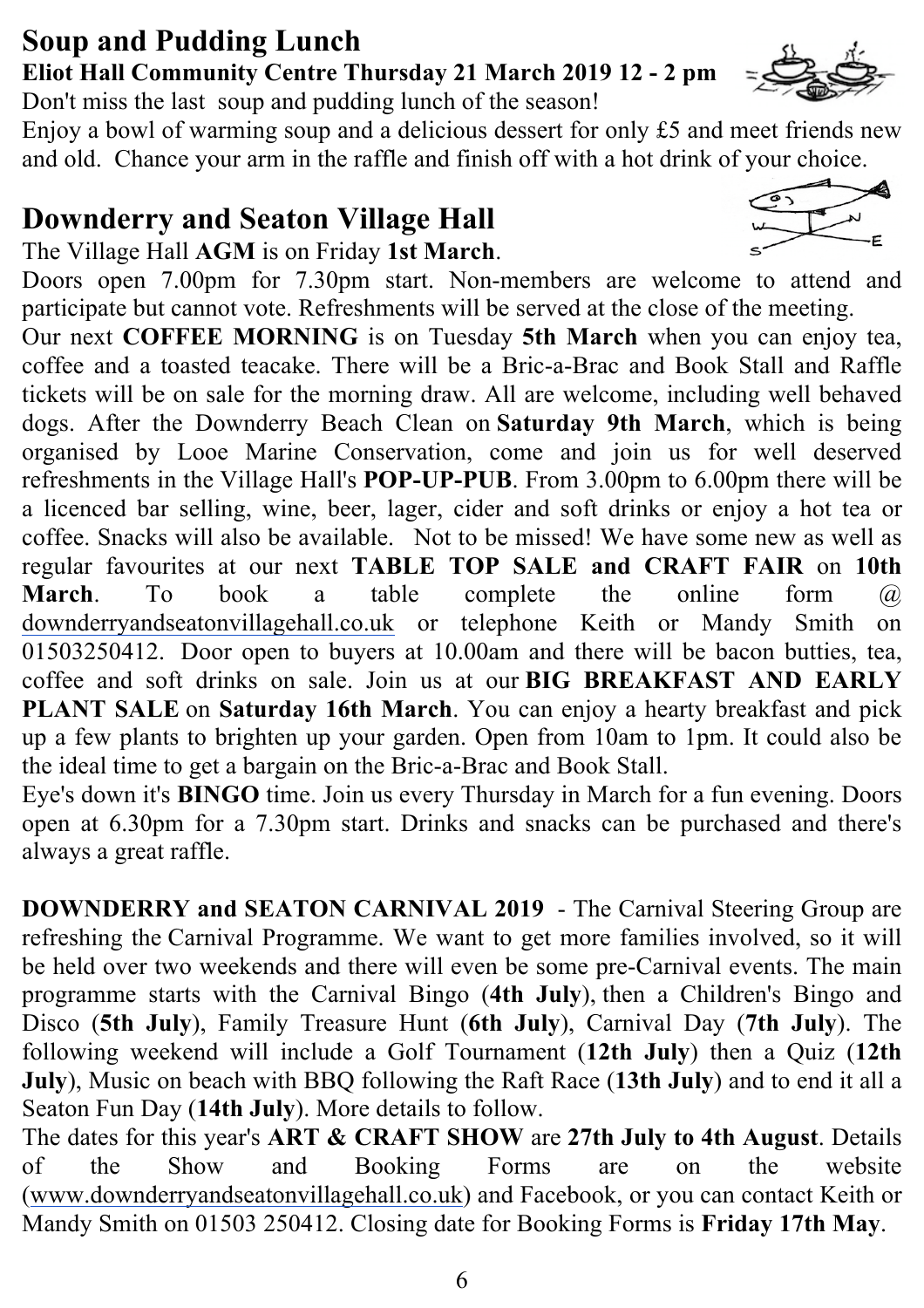

## **Downderry and District Community Bus**

| <b>DATE</b>                                   |    | <b>DESTINATION</b>                                              | <b>DEPART</b> | <b>LENGTH</b> | <b>FARES</b>  |               |
|-----------------------------------------------|----|-----------------------------------------------------------------|---------------|---------------|---------------|---------------|
|                                               |    |                                                                 |               | <b>STAY</b>   | <b>SINGLE</b> | <b>RETURN</b> |
| Mar                                           |    |                                                                 |               |               |               |               |
| Monday                                        | 4  | Looe                                                            | 11.30am       | 4 Hours       | £1.50         | £2.00         |
| Tuesday                                       | 5  | Plymouth                                                        | 9.30 am       | 4 Hours       | £2.60         | £3.80         |
| Thursday                                      | 7  | Liskeard                                                        | 9.30 am       | 2 Hours       | £1.80         | £2.50         |
| Saturday                                      | 9  | <b>Trago Mills</b>                                              | 2.00 pm       | 2.25 Hours    | £2.90         | £3.20         |
| Tuesday                                       | 12 | Plymouth                                                        | 9.30 am       | 4 Hours       | £2.60         | £3.80         |
| Thursday                                      | 14 | Liskeard                                                        | 9.30 am       | 2 Hours       | £1.80         | £2.50         |
| Friday                                        | 15 | Coffee Morning + 300 club, Village Hall, 10.30-12.00 noon £1.00 |               |               |               |               |
| Tuesday                                       | 19 | Plymouth                                                        | 9.30 am       | 4 Hours       | £2.60         | £3.80         |
| Wednesday                                     | 20 | <b>TRURO</b>                                                    | 9.30 am       | 4 Hours       | £4.50         | £6.00         |
| Thursday                                      | 21 | Liskeard                                                        | 9.30 am       | 2 Hours       | £1.80         | £2.50         |
| Friday                                        | 22 | Caerhays Castle+Gdns                                            | 9.30 am       | 4 Hours       |               | £6.50         |
| Garden unguided - £8.00, Castle Guided £13.00 |    |                                                                 |               |               |               |               |
| Tuesday                                       | 26 | Plymouth                                                        | 9.30 am       | 4 Hours       | £2.60         | £3.80         |
| Thursday                                      | 28 | Liskeard                                                        | 9.30 am       | 2 Hours       | £1.80         | £2.50         |
| April                                         |    |                                                                 |               |               |               |               |
| Monday                                        | 1  | Looe                                                            | 11.30am       | 4 Hours       | £1.50         | £2.10         |
| Tuesday                                       | 2  | Plymouth                                                        | 9.30 am       | 4 Hours       | £2.70         | £3.90         |
| Thursday                                      | 4  | Liskeard                                                        | 9.30 am       | 2 Hours       | £1.90         | £2.60         |
| Tuesday                                       | 9  | Plymouth                                                        | 9.30 am       | 4 Hours       | £2.70         | £3.90         |
| Thursday                                      | 11 | Liskeard                                                        | 9.30 am       | 2 Hours       | £1.90         | £2.60         |
| Friday                                        | 12 | <b>TOTNES</b>                                                   | 9.30 am       | 4 Hours       | £4.10         | £5.70         |
| Saturday                                      | 13 | <b>Trago Mills</b>                                              | 2.00 pm       | 2.25 Hours    | £3.00         | £3.40         |
| Tuesday                                       | 16 | Plymouth                                                        | 9.30 am       | 4 Hours       | £2.70         | £3.90         |
| Wednesday                                     | 17 | <b>TRURO</b>                                                    | 9.30 am       | 4 Hours       | £4.60         | £6.20         |
| Thursday                                      | 18 | Liskeard                                                        | 9.30 am       | 2 Hours       | £1.90         | £2.60         |
| Friday                                        | 15 | Coffee Morning + 300 club, Village Hall, 10.30-12.00 noon £1.00 |               |               |               |               |
| Tuesday                                       | 23 | Plymouth                                                        | 9.30 am       | 4 Hours       | £2.70         | £3.90         |
| Thursday                                      | 25 | Liskeard                                                        | 9.30 am       | 2 Hours       | £1.90         | £2.60         |
| Friday                                        | 26 | <b>Pothleven Food Festival</b>                                  | 9.30 am       | 4 Hours       |               | tba           |
| Tuesday                                       | 30 | Plymouth                                                        | 9.30 am       | 4 Hours       | £2.70         | £3.90         |

The community bus held its February coffee morning at St. Nics church on Friday 15th., and the draw was made for the 300 Club for both January and February.

The winners were-January-1st. Penny Porter No. 54., 2nd. Norman Craddick No. 11., 3rd. Denise Drewitt No. 83. and February- 1st. Geoff Barrell No. 52., 2nd. Kath Banks No. 76., and 3rd. Mary James No. 88. However, 7 members did not renew their number in time for the draw-sorry!- you have to be paid to date to win, better luck next time. The March coffee morning will be back in DOWNDERRY AND SEATON VILLAGE HALL on Friday 15th. March. JO WOODLEY (01503250489)

#### **The Zone - A Fresh Expression of the Methodist Church in Downderry. The Chapel by the Sea**

the service for March is Sunday 10th at 5pm. This is a communion service and it will be taken by Rev. Iris Bray. there will be tea/coffee after the service. We welcome everyone to join us.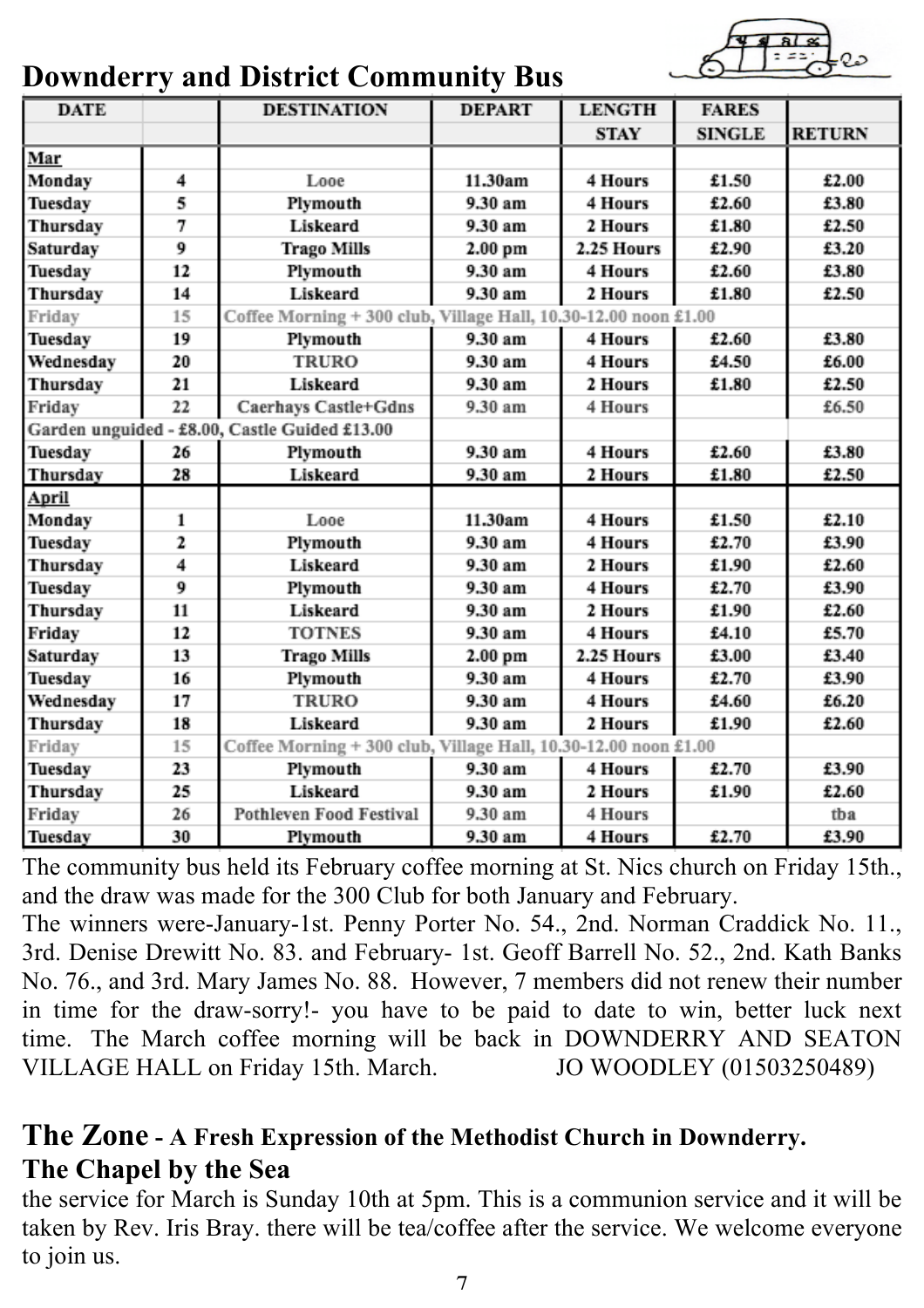#### **M.A.D. Jazz Lunch**

Music Around Deviock is pleased to announce the return of its music popular Jazz Lunch on **Saturday March 23rd 2019, 12pm- 2pm**. This enjoyable, relaxed and affordable café-style event will take place at Downderry & Seaton Village Hall, Downderry. (*Please note - unlike previous Jazz Lunches, this is a Saturday concert!*) Music starts promptly at 12 noon. Musical entertainment will be provided by the **Sunset Swing** big band, playing classic swing and dance-band music from the 1940s and '50s. Soft drinks, tea, coffee and tasty home made cakes will be available - you're welcome to bring your own alcohol, however other refreshments must be purchased in the hall. Tickets available on door: adults £2, under-16s £1, under-12s free. Anyone under 16 must be accompanied by a responsible adult of over 21.

love:live

Hessenford WI On a very wet and blustery night we had a good turn out of members. We welcomed back Simon Dell to give a talk and slide show entitled "The Fair Arm of the Law". Obviously the Police Force was originally just men. If there was a female in custody the policeman's wife was brought in to supervise her.It was interesting to hear about the campaigning to have women constables and eventually they were gradually introduced into the Police Force during W.W.1. Their roles expanded gradually over the years and now of course we have a female Commissioner of the Metropolitan Police. Our next meeting on the 5th March will be the A.G.M.

theWI

# **St Germans WOMEN'S INSTITUTE 1934 - 2018**

An invitation to all passersby, villagers and visitors alike to enjoy the commemorative shrub - a variegated hebe - on the slope near the War Memorial. Watch for its summer flowering perhaps this year, or next, and celebrate eighty-four fine and eventful years of The St Germans WI.

#### **St Germans Thursday Club**

Thursday 14th March - Sampler Session . Find out about the outings, talks and activities planned for 2019. 28th March - Julie Bishop of Kernow Mill will give a talk. Both at Eliot Hall, St Germans, 2:30 pm. Visitors and potential and current members very welcome. Raffle and refreshments. Report by Sue Cousins 01503-230106

**Bus Trip to Liskeard - Here's an idea!** We certainly will go to the Annual Art and Craft Show - 5th to 10th March, at Liskeard Public Hall. Take the no. 75 bus every 2 hours from 8:54 Downderry and from 9:14 St Germans, in good time for this event in aid of Cancer Research UK. Art Show Times: from Tuesday evening, then Wed 6th to Sat. 9th, 10am - 7:30 pm Return buses: -Liskeard Parade at 11:55, 13:55, 16:25. Why not also visit the Museum (Pike St), Stuart House, and the Library? We'll be going on the Thursday, earliest bus! Current bus timetables in the Downderry and St Germans shops, or phone BUG in a RUG (230106).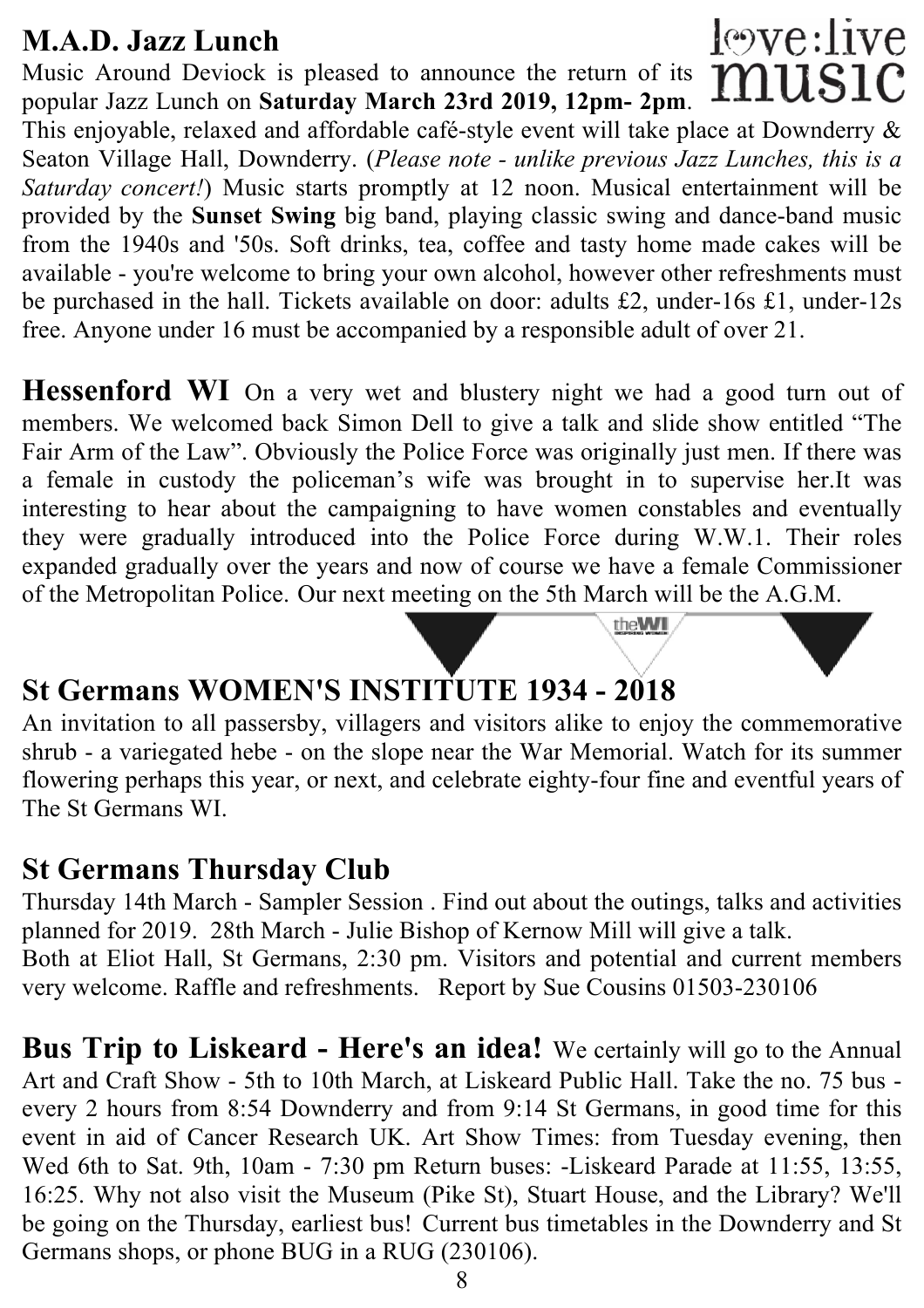#### **Maker with Rame Community Hall, Kingsand Presents Pipeline Theatre with DRIP, DRIP, DRIP**

Love, Death, Racism & Hobnobs in the NHS 'Mad, ambitious, heartbreaking, uplifting' Sunday 31<sup>st</sup> March 7.30 p.m. (doors open 7.00 p.m.) **Tickets £9.00** Available in person from Mac's Village Store, Kingsand and Millbrook News. Online from crbo.co.uk/maker, by phone 01726 879500 Box office info 01752 823243 Bar available. Drip, Drip, Drip is set in the NHS and looks at how we dehumanise those who are different from us. Pipeline Theatre, known for indelible characters and breath taking production values takes you on a break-neck, darkly comic and taboo busting journey through an NHS phantasmagoria. On an overstretched oncology ward an ethnically diverse clinical team is treating a divisive character – an 'alt-right' disgraced academic, an exponent of 'racial intelligence science', entitled to his opinions.

This is Pipeline Theatre's third visit to Kingsand. Who can forget their powerful plays Transports and Spillikin? Drip, Drip, Drip has characters who are complex and sympathetically drawn making them impossible not to empathise with and despite the challenging theme it is at times very, very funny. As a visitor to the village said of Transports "I would have paid £70 for that in London." Drip, Drip, Drip will be unmissable. Suitable for age 14+ Further information www.pipelinetheatre.com

## **Trustee Search for Tamar TLC**

Tamar TLC, established in 2016 to raise, manage and distribute funds for the benefit of the Tamar Valley Area of Outstanding Natural Beauty, is seeking new Trustees, to help steer the next stage of their work. The Charitable Incorporated Organisation has already set up a Visitor Gifting scheme, mainly through donation boxes held by 15 local businesses, organised a sponsored walk last autumn, held a Wreath Making Workshop in December and given a number of talks to local groups. The money raised is used to support projects that help to conserve and enhance the Tamar Valley area. But, Tamar TLC would like to do more! Plans include making the donation boxes more widely available, seeking sponsorship from businesses and clubs, inviting legacy gifting and developing a small number of annual flagship events. Les Deering, Tamar TLC Trustee says; "We are looking to strengthen our board of Trustees and would like to find enthusiastic people who have (but not exclusively) working knowledge of any of the following areas;

- website management experience event management<br>volunteer recruitment & management administration
- volunteer recruitment & management administration
- 

- local knowledge - links into local businesses.

Les continues; 'We'd like to encourage Trustees who are willing to play an active part in the running of the Tamar TLC. We meet once every 6-8 weeks, all other work can be done at a time to suit the Trustee". For further details please visit https://tamartlc.org/who-we-are/ and click on the Trustee Pack. For an informal chat about becoming a Trustee please email alex.midlen@gmail.com in the first instance.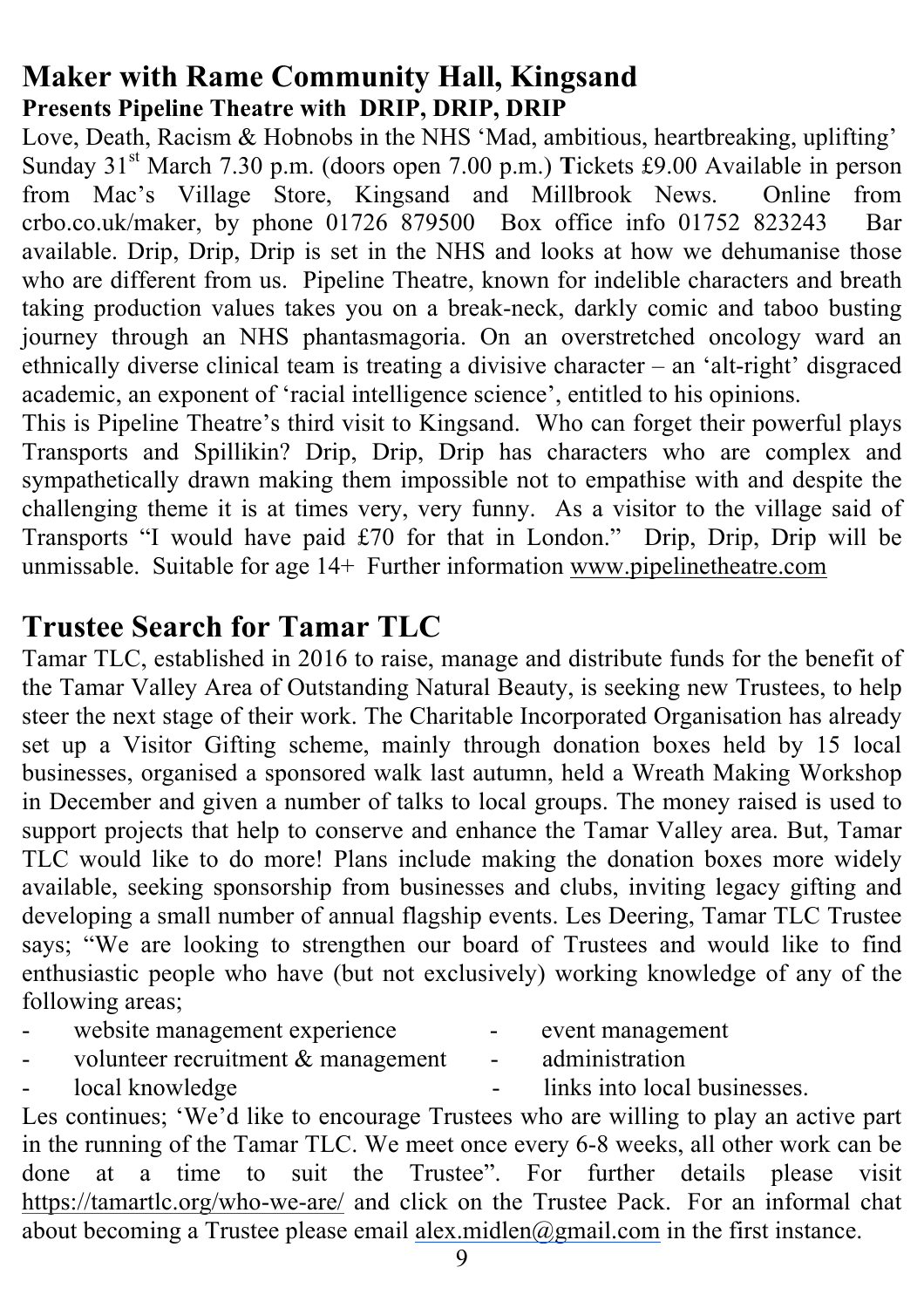#### **Save the Children**

It is now 100 years since two sisters launched an appeal in The Royal Albert Hall. After the First World War war ended, Britain kept up a blockade that left children in cities like Berlin and Vienna starving. Malnutrition was common and rickets were rife. An eye witness reported that "in the hospitals there was nothing but paper bandages." Save the Children's founder, Eglantyne Jebb, and her sister Dorothy Buxton were part of the Fight the Famine movement, spreading information about what was happening in Europe. In 1919, Jebb was arrested for distributing leaflets in Trafalgar Square. They bore shocking images of children affected by famine in Europe, and the headline: 'Our Blockade has caused this – millions of children are starving to death'. Jebb was tried for her protest and found guilty. But the prosecuting counsel was so impressed with her that he offered to pay the £5 fine himself! Soon, the sisters decided that campaigning alone would not be enough - direct action was needed. In May 1919, the Save the Children Fund was set up at a packed public meeting in London's Royal Albert Hall. This was just the start. In 1921 Save the Children raised considerable funds for refugee children in desperate need. It gave the money to organisations working to feed and educate children in Germany, Austria, France, Belgium, Hungary, the Balkans and for Armenian refugees in Turkey. Later, famine in Russia saw children struggling in dire conditions. With the funds raised, Jebb and her colleagues filled a ship with 600 tons of aid bound for Russia. From winter 1921 through much of 1922, daily meals provided by Save the Children helped keep 300,000 children and more than 350,000 adults alive - for just a shilling per person per week. Save the Children had not been set up as a permanent organisation, but it soon became one after it was called on to deal with emergency after emergency. In 2017, your donations enabled us to help 13 million children in 63 countries around the world, including here in the UK. To celebrate 100 years we will be holding a series of events kicking off with lunch at Waves in Seaton on Monday 23rd March: 1 course £12.50 2 courses £15.50, 3 courses £18. To book your place please contact Chris Wiseman on 01503 250614 or christinewiseman@rocketmail.com. See you there!

# **St. Germans Community Centre 48th Open Flower and Vegetable Show – Eliot Hall** Saturday 3rd August 2019 - 2.30 – 4.30 pm

It's that time of year again folks... its show time! Have you started your seeds? Have you begun crafting a handicraft item? Or even thought about what delicious culinary masterpiece you will create in time for this annual event? This year's handicrafts section has classes including a peg bag made from any medium, a piece of hand or machine embroidery, a fabric doorstop and an item made from paper or card – including decoupage. Our new look photography section has the topics "Garden Landscape" "Unusual perspective" and "Celebration" to be presented on photographic paper alongside "Garden scene" "Surprise surprise" and "Let's party" which are to be on nonphotographic paper. These are ideal topics to have your camera poised ready to capture the perfect moment over the next few months. For 2019 our children's section is well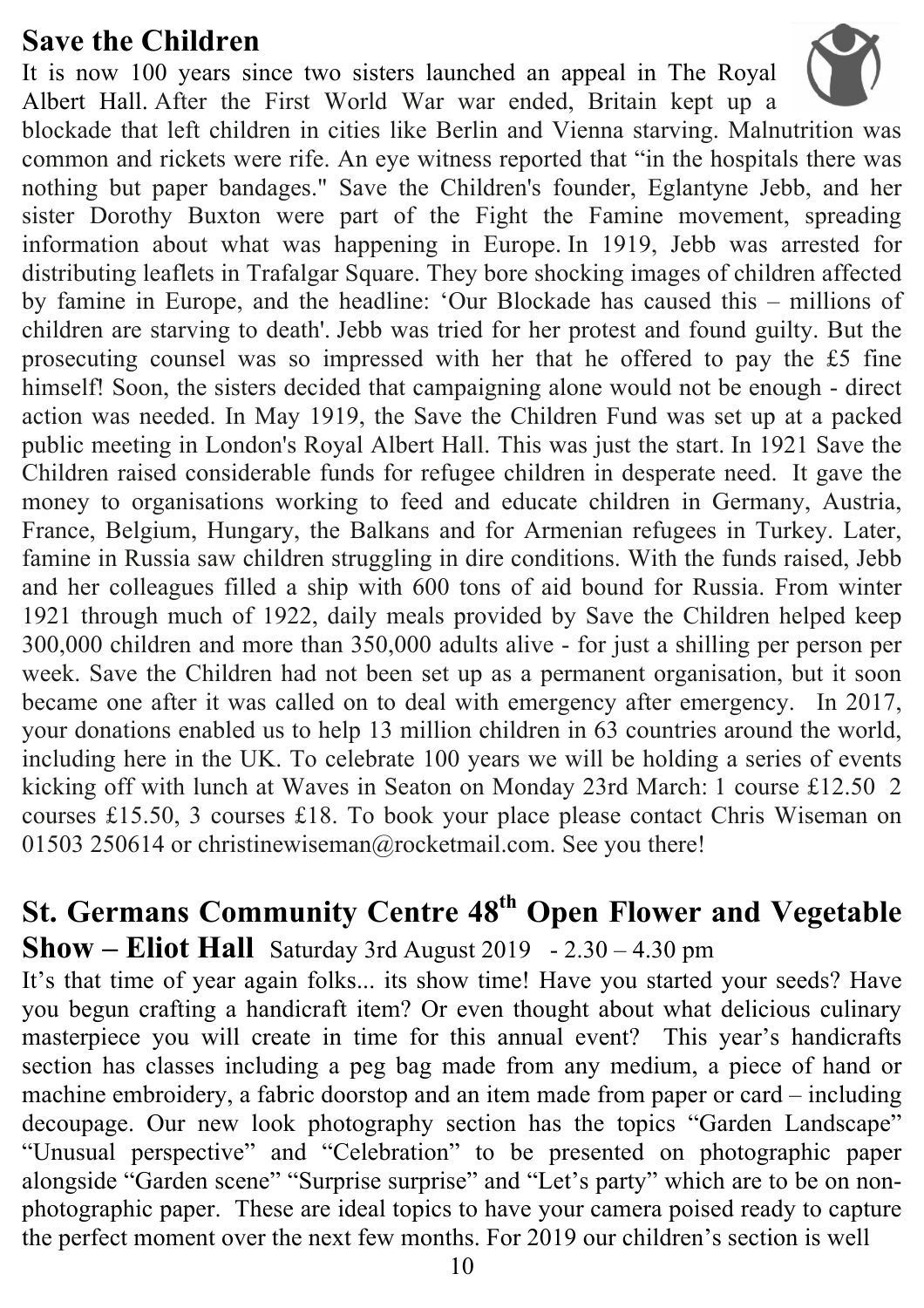represented with under 5s encouraged to create a picture of a "Butterfly" using any medium. Children aged 4 to 16 could you design a picture depicting "our village" again using any medium of your choice? Or perhaps local children aged up to 16 may prefer to craft a piece of handicraft in any medium – we will leave the ideas up to you! Our Flower section has a wide range of classes to tempt any gardener from beginner to expert. Are you a dab hand with your Dahlias? Or sweet on Sweet Peas? Do you fancy your chance with your fabulous Fuschias or are you simply potty about your pot plants? Why not plan this years beds and borders with our show classes in mind and see if you can win one of our many cups and trophies. Perhaps vegetable growing is more your forte? In which case we are looking for perfect 3s and 6s – 3 Beetroot, 3 carrots, 3 onions and 6 shallots, 6 beans, or 6 peas to name but a few of the classes we are

challenging local grows to enter in 2019. Whatever you decide to try you will receive a warm welcome and be invited to join us for refreshments, enter "a bidding war" in our produce auction and perhaps win a prize or two in our raffle. Show schedules will be available soon and further details will be added in future editions of The Nut Tree.

**We look forward to seeing you there!**

## **St Germans & District Garden Club**



Last month David Eno gave us a fascinating and informative talk on 'Understanding Plants for better gardening' which gave us all food for thought. Our meeting this month is on Wednesday  $20<sup>th</sup>$  March at 7.30pm in the Eliot Hall. Brian Hiley is coming to talk to us about 'Tender and Unusual Perennials'. Visitors always welcome.

## **Letters**

**Thanks -** Maureen and family would like to thank everyone for all their help and support during Ken's illness. We would also like to say how touched we were by the amount of people that came to Ken's service and all the thoughtful and caring cards we received when Dad passed away. Being part of the wonderful Downderry community makes difficult times more easy to bear. Thank you. Maureen (Mo) Moore.

**Thanks -** I would like to thank all the people of Downderry for their offers of help and kindness shown to us during Sue's recent serious illness, and with the help of our two magnificent daughters Christina and Sharon she is now making a good recovery. Stephen Broad.

#### **Christmas Day Lunch at DSVH**

Thank you to Maggie, Jean, Ann and Sandra for preparing for us all a lovely meal on Christmas Day. It was enjoyed by All who attended and who did not missed a wonderful day. Paula.

**Disclaimer : the editorial group accepts no responsibility for views expressed in any edition of Nut Tree. Nonetheless we will try to be as accurate as possible and desire similar factual correctness from our correspondents.**